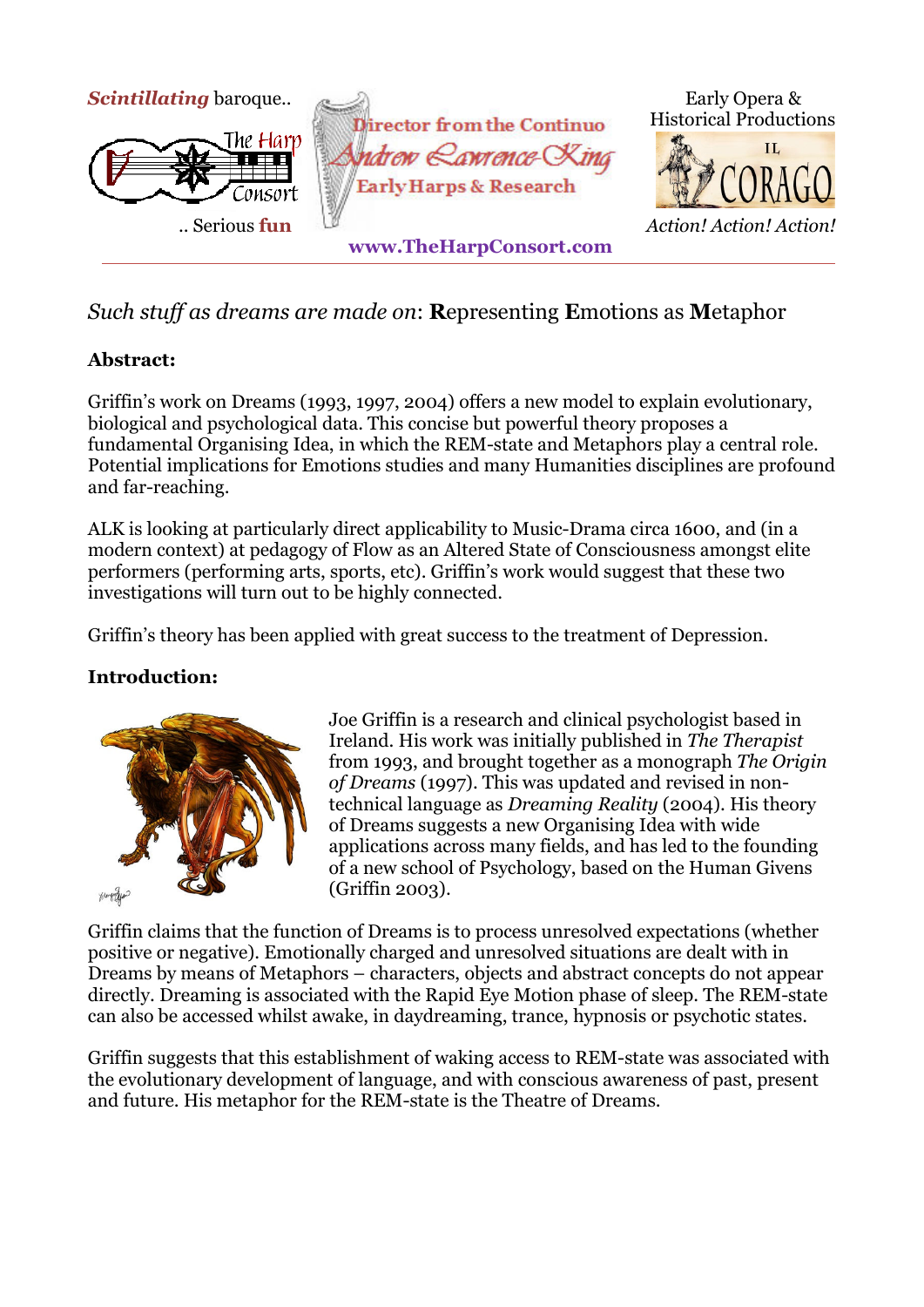## **Applications to History of Emotions in general:**

Griffin's model places Metaphor (and therefore, story-telling) at the centre of human processing of intense emotions, and therefore offers an evolutionary, biological and psychological underpinning to the creative arts, as well as to emotional engagement with daily life, social interactions and major events throughout history.

Waking access to the REM-state offers a scientific model for religious visions, artistic creativity, events that appear to evidence mass-emotions etc. Specific historical phenomena featuring in the ARC Centre for the History of Emotions' investigations (history of religion, witchcraft, historical attitudes towards soul/mind/body, emotional connections that shape the modern) would appear to be case studies for which Griffin's model may offer a theoretical underpinning.

As an Organising Idea, Griffin's theory might possibly offer an entirely new understanding of historical emotions, as well as how emotions shape the modern, that could spearhead a powerful, wide-reaching, but fundamentally simple new understanding.

I suggest that Griffin's model of Dreams, REM-state and Metaphors has the potential to support the kind of Big Breakthrough that CHE would like to be able to demonstrate to the world-wide academic community, national politicians, and the community at large:

- An Organising Idea for the human processing of emotionally significant themes within different cultures.
- Dreaming, as an intersection of spirituality, culture, art and history, has particular resonance in Australia, as a resource shared (in different ways) between native Australians and settlers.
- Griffin's model explains why depression is increasingly prevalent in modern society, and why highly creative people are often the most susceptible, offering the promise of improved mental well-being throughout the community.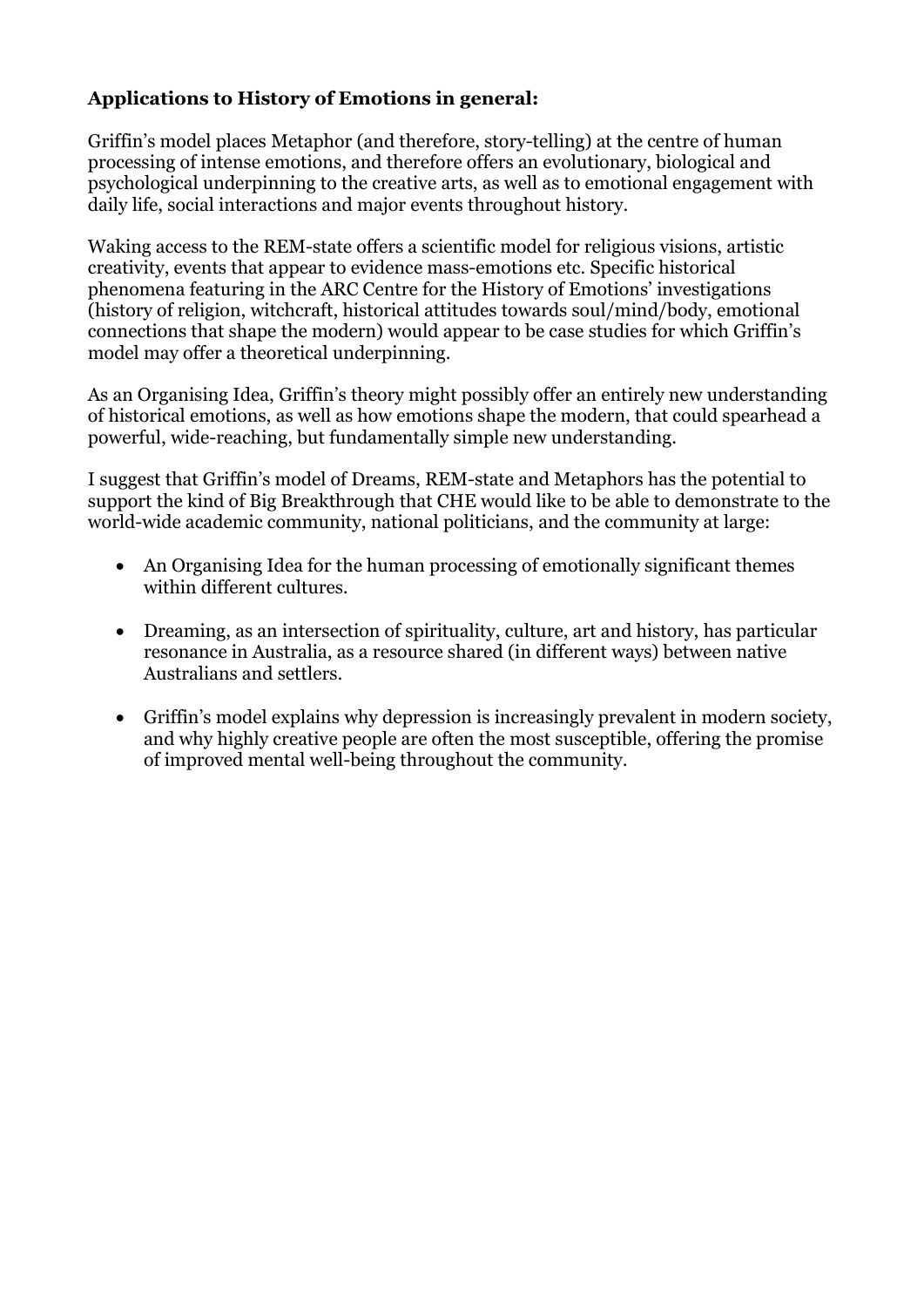## **Application to ALK investigations:**

#### **1 Historically Informed Performance of music-drama c1600**

## *The Theatre of Dreams:*  **O**peratic **P**erformance as an **E**arly-modern **R**EM-state **A**ctivator

The centrality of Metaphor connects with my investigation of *Enargeia: Visions in Performance*. Griffin's theory offers an explanation of how detailed visual description can have such a powerfully emotional effect. Period performance practices around the year 1600 show a strikingly close correlation to known gateways into trance (Erickson hypnosis etc).

Working from Griffin's model of the REM-state as the "theatre of dreams", I hypothesise that singers in the first operas were inducing their audiences into an Altered State of Consciousness by means of regular rhythm, particular patterns of speech, persuasive suggestion and authoritative commands, in which deep relaxation in slow rhythm was mixed with sharp calls for attention. In the REM-state, audience members would be highly susceptible to the metaphors and story-telling of 17th-century drama, which might well then succeed in 'moving the passions'.

Of course, in many periods and many cultures, we would accept that fine performers 'cast a spell' over their audience. However, I hypothesise that Griffin's model can explain precisely how that spell functions, and that circa-1600 performance practices were particularly closely aligned with trance-induction processes, in order to create the psychological conditions in which the audience's passions could indeed be moved.

My particular case-studies are Monteverdi and Landi's *Orfeo* (the emotions of a semidivine performer, La Musica's introduction to how the passions are moved in a Story in Music) and Shakespeare's *Hamlet* (Melancholy and the instructions to the Players)

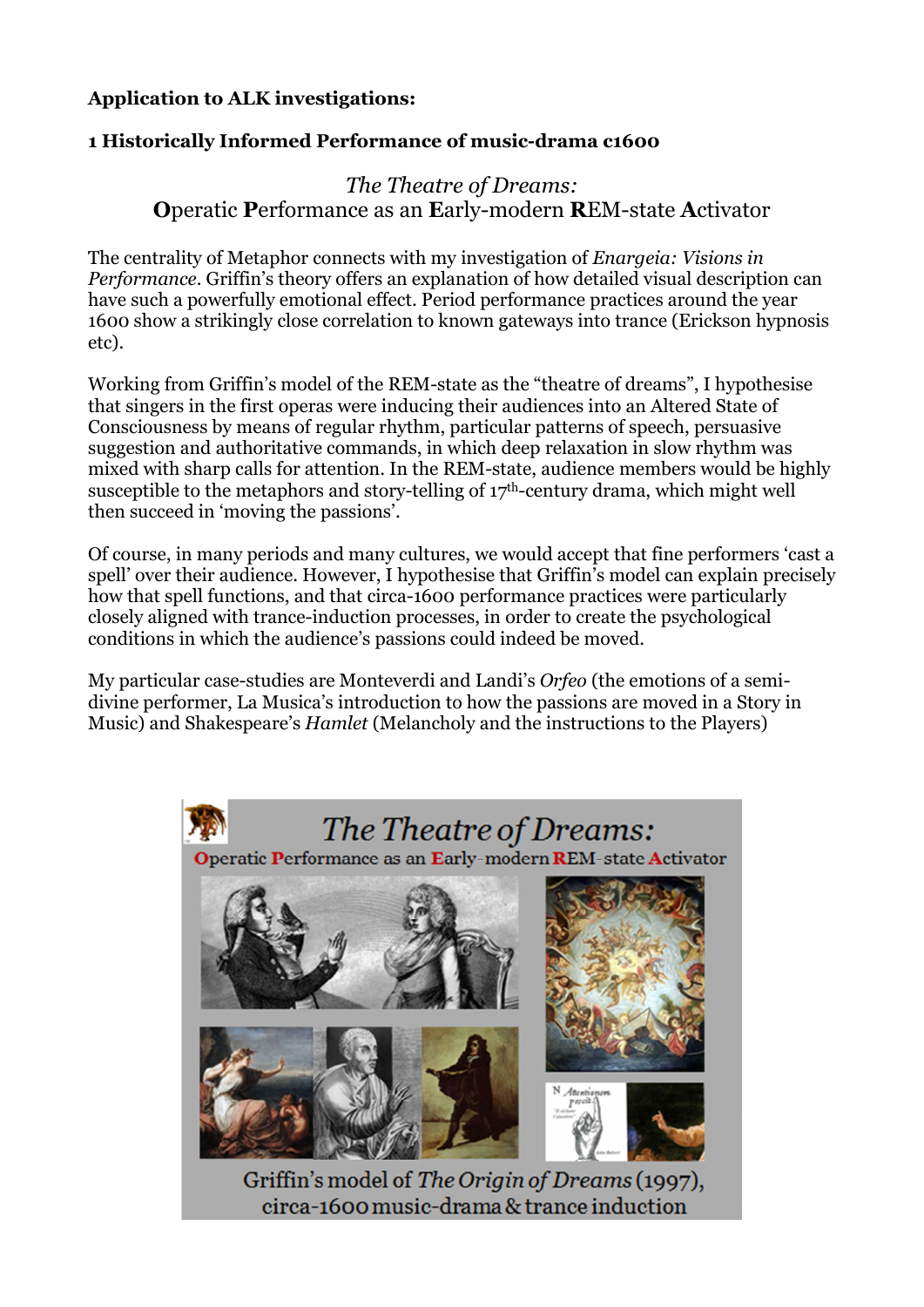#### **2 Flow**

## **A**ccessing **S**uper-**C**reativity: *May the Flow be with you*!

Many musicians, sportsmen and women, creative writers and composers know the special state of consciousness known as Flow, or being 'in the zone'. It's that Zen thing. It's related to Mindfulness. You're relaxed, but wonderfully concentrated on the task at hand; you feel quietly confident that you can manage it, you feel calmly exhilarated at the challenge it presents to you; you don't feel self-conscious, you are just 'there', in the moment, in the groove; in a certain way, Time seems to slow down, so that you can calmly take in all the incoming information, and calmly make an elegant decision and execute your reponse perfectly; your artistic intentions and your manual actions unite perfectly; you are working at high efficiency, but you could continue for hours without getting tired; you feel happy, even elated.

It's a great feeling, and it is being in Flow that makes the difference between an elite performer, musician, martial arts practitioner or sportsman and one who is merely ok. It is being in Flow that can lift any of us beyond the limits of our normal abilities. Flow is the ideal state not only for high performance, but also for the most effective learning.

There is exciting work going on in Hungary and Holland about teaching Flow to musicians. Not just Technique and Interpretation, but how to get into Flow at whatever level of technical competence and interpretative insight. I suggest that we could teach Flow from the very first lessons, allowing students to make faster, deeper and more satisfying progress.

I hypothesise that Flow is an Altered State of Consciousness, which can be understood within the Griffin model of the REM-state. My aim is to build on existing work, and on my own experience of flow as an elite performer (music) and elementary student (fencing) in order to develop exercises, teaching techniques, training conditions and rehearsal methodologies that facilitate entry into Flow.

There are powerful connections with Feldenkrais Method, which teaches a holistic awareness of mind-body-performance question, and also with historical attitudes to Music as religious/cosmic and humanly embodied, not just sound (*Musica mondana, humana, instrumentalis*).